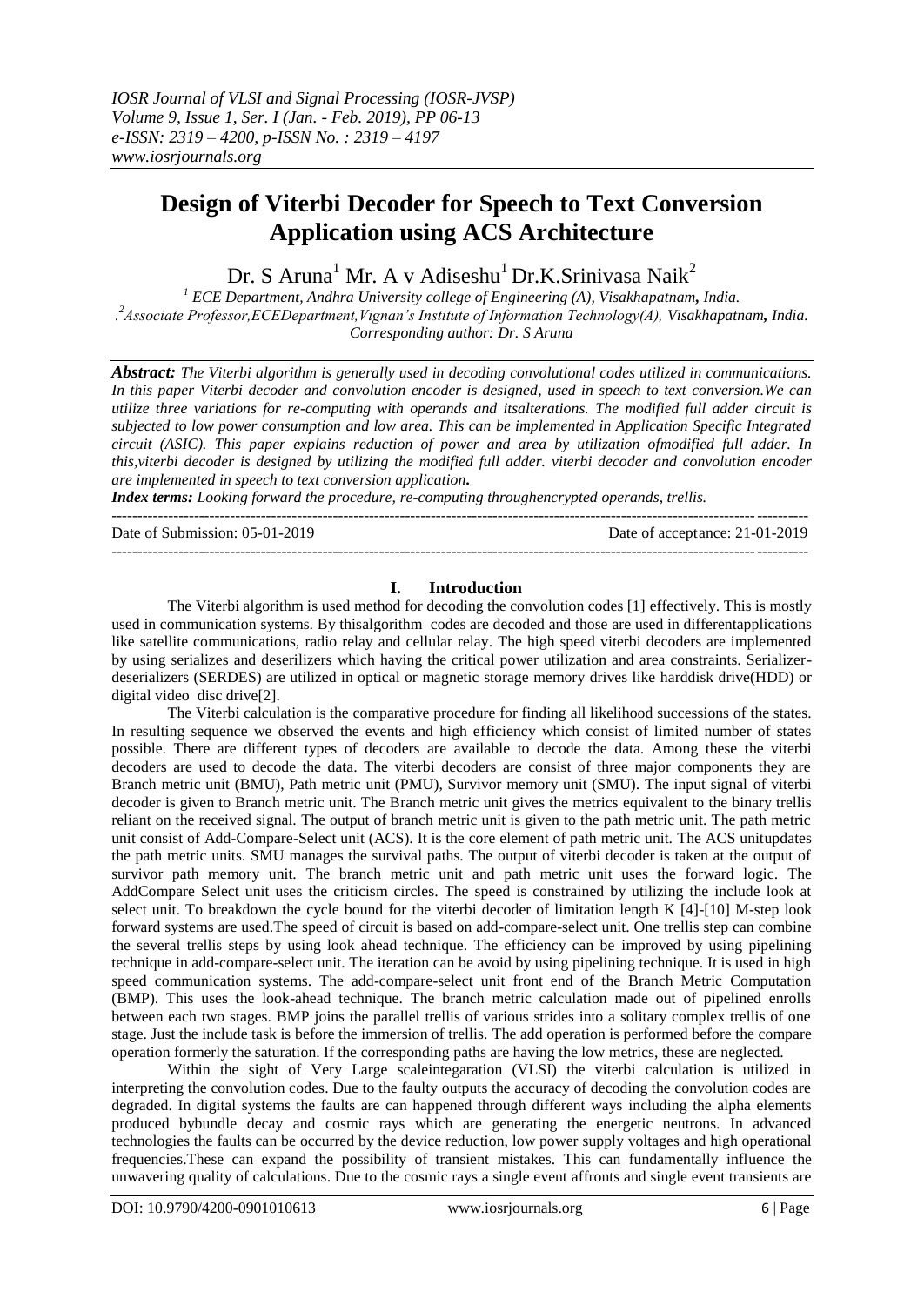produced.The vast beams make the vivacious protons and neutrons, warm neutrons, arbitrary clamor, or flag honesty issues, these all subsequent in gadget deficiencies. In different domains of hardware architectures and different arithmetic unit sub mechanisms [11] [12] error detection is important. In order to achieve the fault resistance, reliability and error recognition the natural faults are used.In reliable designs have discussed to counter natural or mischievous errors [13]. Through the concurrent error detection the cryptographic architectures are immune [14]-[24]. In this paper we use two methods in the viterbi algorithm. The area and power consumption are reduced with respect to the proposed architectures. To achieve the transient and permeant faults the recomputing with encoded operands are used. We use the three variations i.e. recomputed with shifted operands (RESO) [25], and modified recomputing with shifting operands which having the low fault and recomputing with encoded operands (RERO) [26] are used to detect the faults in the add-compareselect unit. Hardware redundancy methods through the signature based architectures are also used in RERO and RESO architectures. We use different types of self-checking methods based on two-rail encoding to adder components. These architectures are applied to low power consumption and lesser area structures of the viterbi decoders [2]. We encapsulates as follows,We propose a viterbi decoder and convolution encoder. The viterbi decoder uses the modified full adder [31] which is implemented by using multiplexers. The goals as power utilization and area. Different types of recomputing with encoded operands are used in viterbi decoder which is having the modified full adder. These methods uses the self-checking adder is used withtwo rail encoding [11].We have reproduced the proposed mistake identification structures and acquired the consequences of our reenactments. Our proposed viterbi decoder and convolution encoder is implemented in Application Specific Integrated Circuits (ASIC). The proposed viterbi decoder is utilizes the low power consumption and area. In this both convolution encoder and viterbi decoder is designed. This is used in speech to text conversion application. The performance metrics are calculated for both viterbi decoder and convolution encoder is calculated.

In this paper, the organization is shown as follows, in chapter II, the viterbi algorithm is described, and in chapter III the proposed modified full adder utiliizingviterbi decoder and convolution encoder is explained. chapter IV the simulation results are explained. We can conclude the paper in section.

# **II. Low Latency Viterbi Decoder**

This section concentrate on branch metric commutation and the operations of add compare is neglected. To evacuate all redundancies an ideal methodology of adjusted paired gathering (BBG) [2] is utilized. The redundancies will in charge of longer deferral and additional unpredictability, the diverse ways share calculations. In conventional viterbi decoder the branch metric computations are performed sequentially. To provide equal or less latency look ahead based approach is used which is based on balanced binary grouping and it is highly efficient design. The balanced binary grouping is less complex than other methods. The branch metric precomputation is done in layer manner proposed for constraint length K and M-step look ahead technique.In VLSI architectures there is a chance of occurrence the transient and permanent faults. Theerroneous outputs in the architectures will happen due to the distinct and various stuck at faults. We will consider in all cases and simulate to reduce the power and area computations.

# **III. Modified Full Adder**

We develop recomputing with rotating operands, though the activities revamped with various operands to recognize the blunders. In first time the operands are given as normally as inputs. The second step is known as recomputed step. In this recomputed method, the operands are rotated or shifted and given as inputs. These operands are encoded first and functioned after decoding. At output stage the correct results are obtained. To identify both thetemporary and stable faults signature based schemes are used. To decrease the area and power intake, through the error recognition code like hamming codes, redundancy in time, adding insignificant area is above at the expense of higher total time is executed.

### **A. Csa and Pcsa Architectures**

The parallelization of include and contrast activities and in ACS itself is done to expand the ACS engineering is quick. For accomplishing the low power utilization the quantity of states is multiplied and channel reaction is reached out by an additional pieceTo eliminate the parallelism the add operation is operated by compare process. For initial steps there is no compare operation for remaining steps there is a add operation followed by compare operation. Add and compare operations are done in sequential manner. The order of addcompare operation is changed to compare-add which is used in Carry-Select-Add (CSA) unit. To reduce the power and area than the CSA unit we are using the recomputing with encoded operands with CSA. Pre computed carry-select-add (PCSA) is a speedoptimized type. The PCSA architecture is used only for large K values and small M values.

We use the signature based methods for both CSA and PCSA units. A single stuck at fault can cause the fault or error in the result. For the adder modules self-checking adders based on two rail encoding is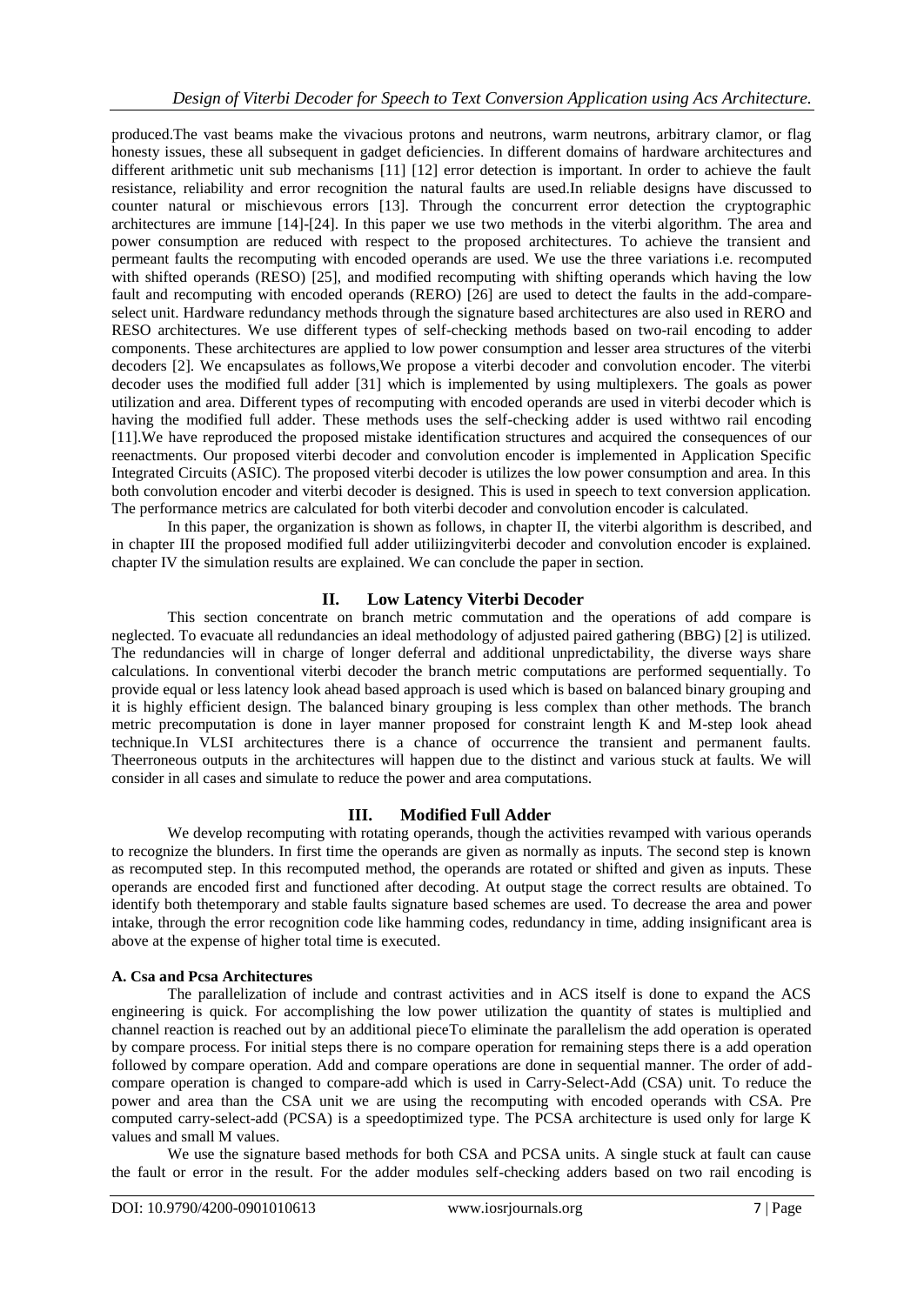used.The figs. 1 and 2 shows the CSA unit and PCSA unit. The CSA unit consist of two multiplexer, one subtractor and adder circuits. Previously the adder circuit consist off full adder but in proposed the adder circuit is replaced with modified full adder circuit for reducing the power consumption and area for architectures. In PCSA the original design consist of 2 muxs. The unique and duplicated multiplexers are compared by expending XOR gate.



**Fig 1**.CSA architecture

The output of XOR gate connects to one of the inputs of OR gate. These input and output registers are integrated with other operands. To detect the faults in single bit, multiple bit or interleaved parity bit and cyclic redundancy.

In both CSA and PCSA unitsadders are present. These adders are utilized in the self-checking adder. This self-checking adder is implemented by cascading the adders. The self-checking adder is consist of Twopair two rail checkers, multiplexers and adders are connected in parallel. The checker driven by using two pairs of inputs. This is done by using XNOR gates. The two outputs at the checker are formed are in two pair form. If there is a fault at the input of checker the output is not in two rail notation and the error indication flag is elevatedto represent then there is a fault error in the system.

check are used. In the figs 1 and 2 the "p" represents the parity bits. To originate the error signal flag an OR gate units are necessary. The Errorsignal is displayed at the OR gate. If the Error signal is at CSA it can be indicated as CSA\_error which is shown in figures. If an error in at PCSA it can be indicated as PCSA\_error.



**Fig 2** PCSA architecture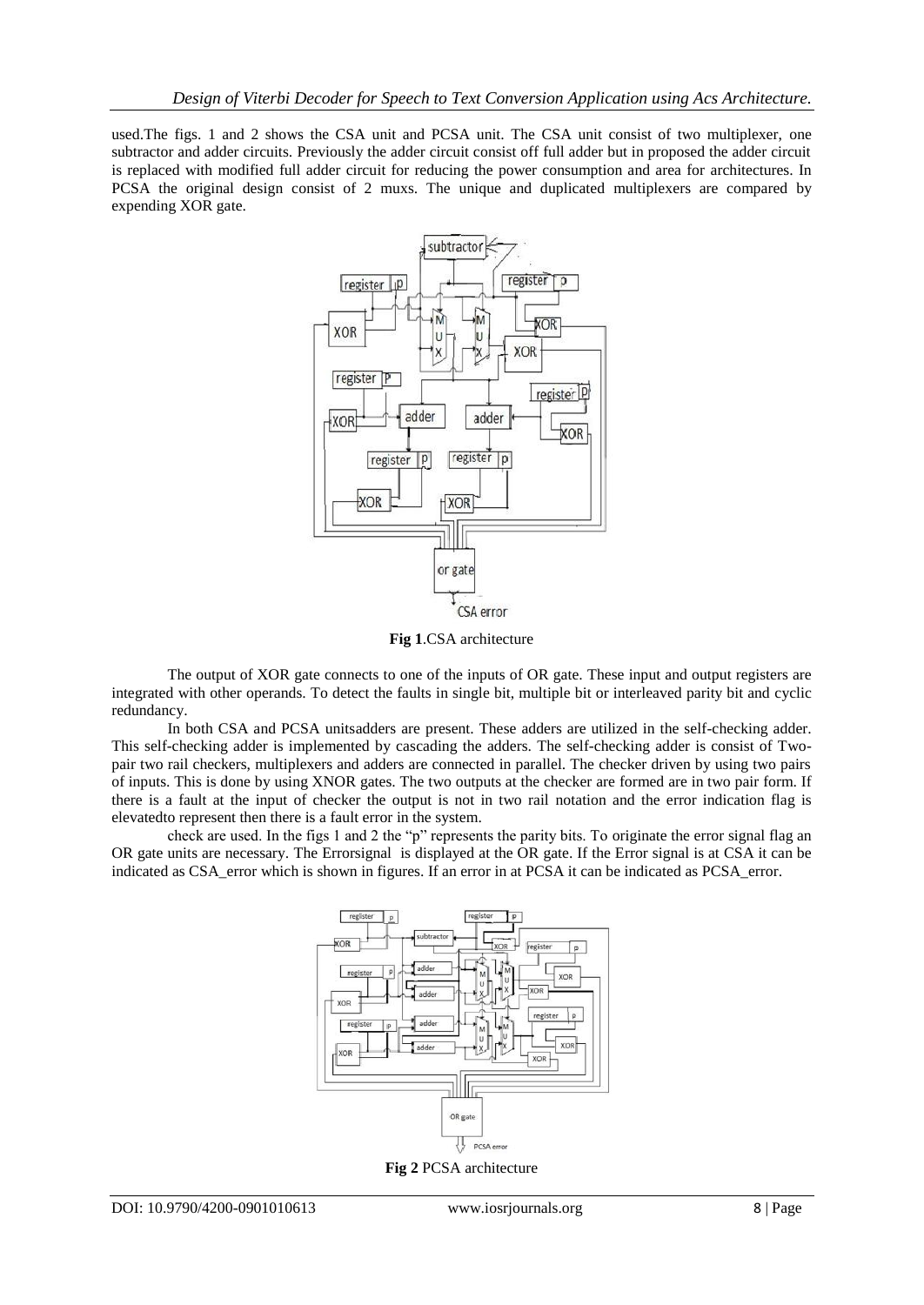By using the self-checking adder, the adders in CSA and PCSA are implemented ,shown in Fig. 3.To pre figure the entirety bits and supplemented esteems the altered full viper is utilized. The first estimation of convey in is utilized to choose the aggregate bits.The unique value of carry input is used for selecting the sum bits.The output of both the adders are the output of CSA unit. The output of adders are given as input to the demultiplexer. By adding an additional adder [31] into the architecture ,we calculate the performance. The selfchecking adder is shown in Fig. 3. Now the inputs of circuits are given to the Two pair two rail checker.



**Fig 3** self-checking adder

By using AND gate, OR gate and NOR gate, Two pair 2-rail checker is implemented.The output of Two pair 2-rail checker is 00 or 11 then it indicates error in the data. If the output is 01 or 10 then there is no error in the circuit.

### **B. RERO with CSA and PCSA**

Detection of errors in CSA and PCSA architectures are implemented by recomputed with rotated operands (RERO). The different types of RERO is shown in fig 4 and 5.In this methodmore number of cycles produced for completion. In the first time the original operands are given as inputs. For the second cycle the inputs are rotated and given as inputs. By using RERO, both CSA and PCSA consists of four inputs. These inputs are given to the multiplexer as in original form and rotated form. The multiplexer having the select lines. If the multiplexer is set to process first run then the original operands are operated. If the select line sets to second run the rotated operands are given asinputs. In CSA using RERO. By using comparator The inputs are fed into subtractor whose selecting line is set.

The comparator performs the compare and select operations. The add operation is performed by using adder circuit. The outputs of both the adders are the output of CSA unit. These outputs of adders are given as input to the demultiplexer. The output of demultiplexer is compared by using XOR gate. If there is an error then the error indication flag is raised.



**Fig 4** Recomputing with rotated operands using CSA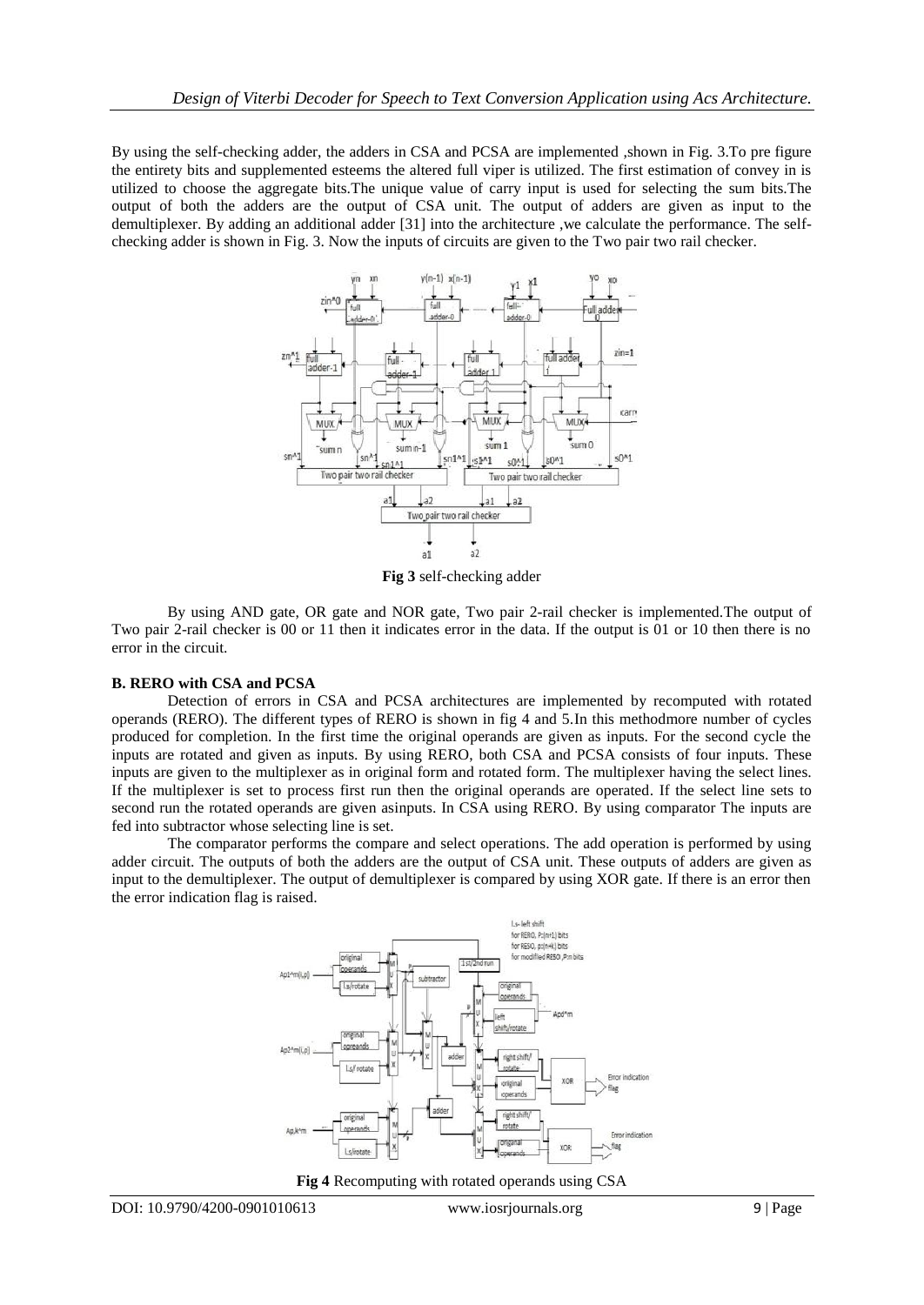In PCSA circuit the first input is given to the comparator. The output of comparator acts as a select line to multiplexer. The other inputs are given to the adders circuits. The output of two multiplexer is the output of PCSA unit. If there is no error in the circuit then the output is passing through the separate demultiplexers are used by the RESO, which performs the recomputing with shifted operands. In this all,theoperands are shifted from left or right by n bits. The first challenge in RERO is to reduce the iteration between most significant bit and leastsignificant bit. The second challenge is to increase the performance from sub-pipelining as a part of ASIC implementations. For storing the decisions the Branch metric unit and Survivor path memory unit uses these registers. We use the parity bits to detect the errors.



**Fig 5** Recomputing with encoded operands using PCSA

The modified full adder is shown in Fig 6. By using multiplexer the full adder circuit is implemented. Due to this implementation the power consumption and area of Viterbi decoder is reduced than the precious architectures which is shown in results section. This modified full adder is placed in self checking adder in place of adder circuit. This total modified self-checking adder is placed in CSA adder circuit. In general full adder circuit is the XOR gate is supplanted with multiplexer. The XOR gate consumes more power than the multiplexer. In the three inputs the one input and its complemented input is given to the multiplexer and the remaining inputs are given to the XOR gate. The full adder circuit is implemented using 4:1multiplexers. Each 4:1 mux is composed of three 2:1 multiplexers.



**Fig 6** Modified Full Adder (MFA) circuit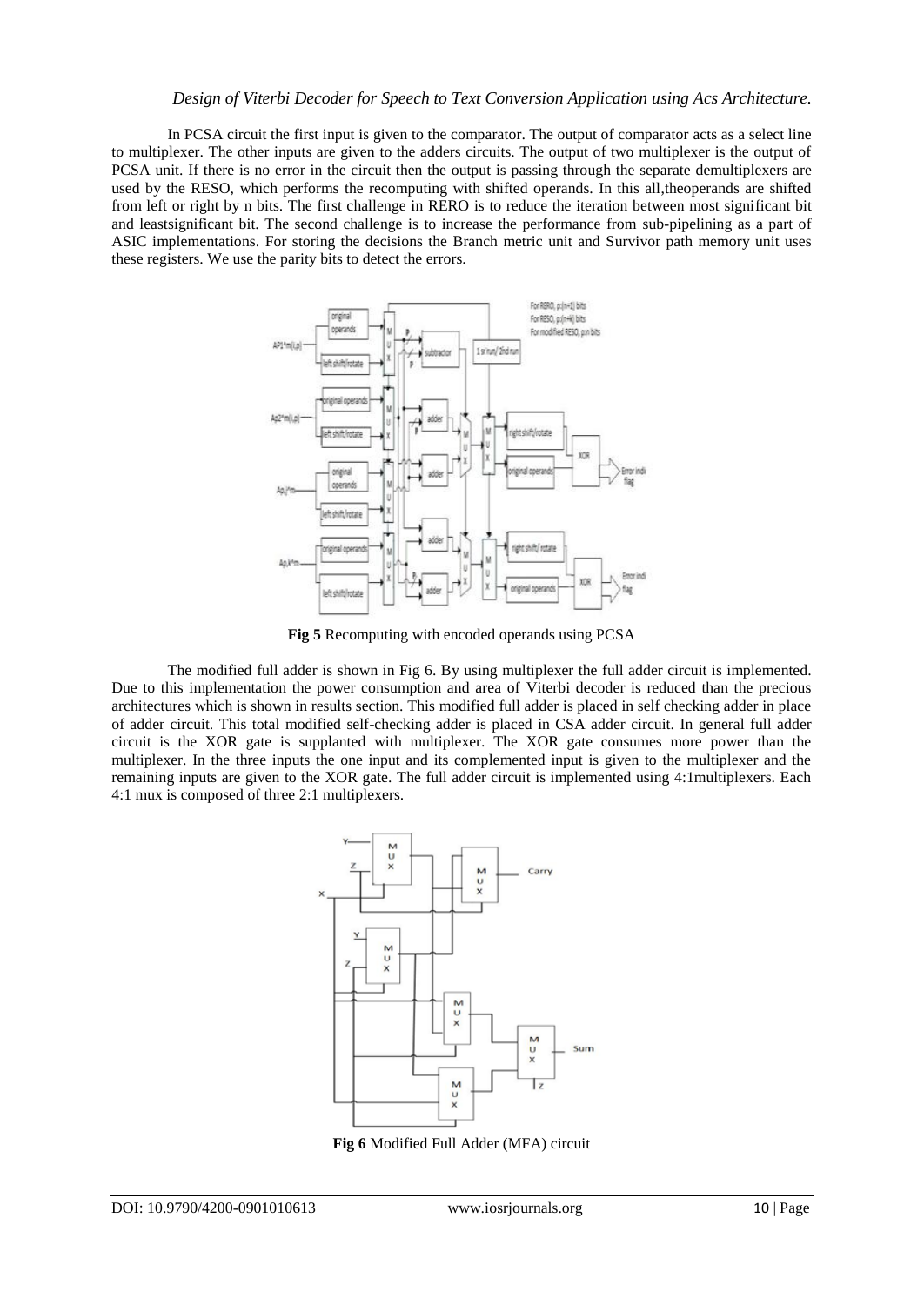Convolution encoder being a finite state machine used for encoding the given input data. This convolution encoder is implemented with modolo-2 operation and register. The register is used to store the modolo-2 operation outputs. The D-flip flop is used as register. The modolo-2 operation is performed by using XOR operation.

In communication systemsthe Viterbi decoder is used. In this work, the speech to text conversion is taken. The convolution encoder and viterbi decoder is applied to design the speech to text conversion application.

#### **IV. Results and Evaluvation**

The output wave form for Viterbi decoder and convolution encoder for speech to text conversion application is shown in below figure.

In this the HELLO is taken as input signal which is given into the input signal. At the output the same data is replicated with respect to the input signal.

|   | <b>START CHE</b>        | $\circ$         |                          |
|---|-------------------------|-----------------|--------------------------|
| Ð | 41(7.0)                 | $-1$            |                          |
| ¢ | <b>電話 d2[7:0]</b>       | $ \epsilon$     |                          |
| Ð | Ea decdata[39.0]        | "HELLO"         | HELLO                    |
| Ħ | the empty [5:1]         | $- - -$         |                          |
| Ð | <b>EEE</b> er[1:0]      | $-0.00$         |                          |
| Ð | <b>EEE</b> full [5:1]   | $- - -$         |                          |
| Ħ | (位) in [39.0]           | "HELLO"         | 3022.3.0                 |
| ÷ | $E_{\text{23}}$ p[23:0] | $T \times D2xw$ | $-1$ $-1$                |
| ¢ | <b>ED pam1 [5:0]</b>    | $-6-$           |                          |
| Ð | E2 pam2[5:0]            | $-1-$           | $\overline{\phantom{a}}$ |
|   | <b>SEP</b> rden         | $\bullet$       |                          |
|   | <b>SELL</b> rot         | e               |                          |
|   | $-200 - 3$              |                 |                          |
|   | <b>Seat</b> went        |                 |                          |
|   |                         |                 |                          |

**Fig 7.** Output waveform for convolution encoder and Viterbi decoder for speech to text conversion application

| Architecture                 | Area | Power (nw) |
|------------------------------|------|------------|
| CSA self-using full adder    | 623  | 50553.636  |
| CSA self-using MFA           | 392  | 25509.063  |
| CSA fault using full adder   | 602  | 47215.320  |
| CSA fault using MFA          | 387  | 36974.791  |
| PCSA self-using full adder   | 684  | 63492.733  |
| PCSA self-using MFA          | 456  | 49489.009  |
| PCSA fault using full adder  | 684  | 49944.814  |
| PCSA fault using MFA         | 427  | 4763.132   |
| RCSA self-using full adder   | 623  | 63911.755  |
| RCSA self-using MFA          | 318  | 2119.886   |
| RCSA fault using full adder  | 602  | 63761.176  |
| <b>RCSA</b> fault using MFA  | 304  | 20279.191  |
| RPCSA self-using full adder  | 1840 | 967617.924 |
| RPCSA self-using MFA         | 511  | 527731.243 |
| RPCSA fault using full adder | 1766 | 85561.823  |
| RPCSA fault using MFA        | 426  | 416529.831 |
|                              |      |            |

**Table 1:** Area and Power calculations for Viterbi decoder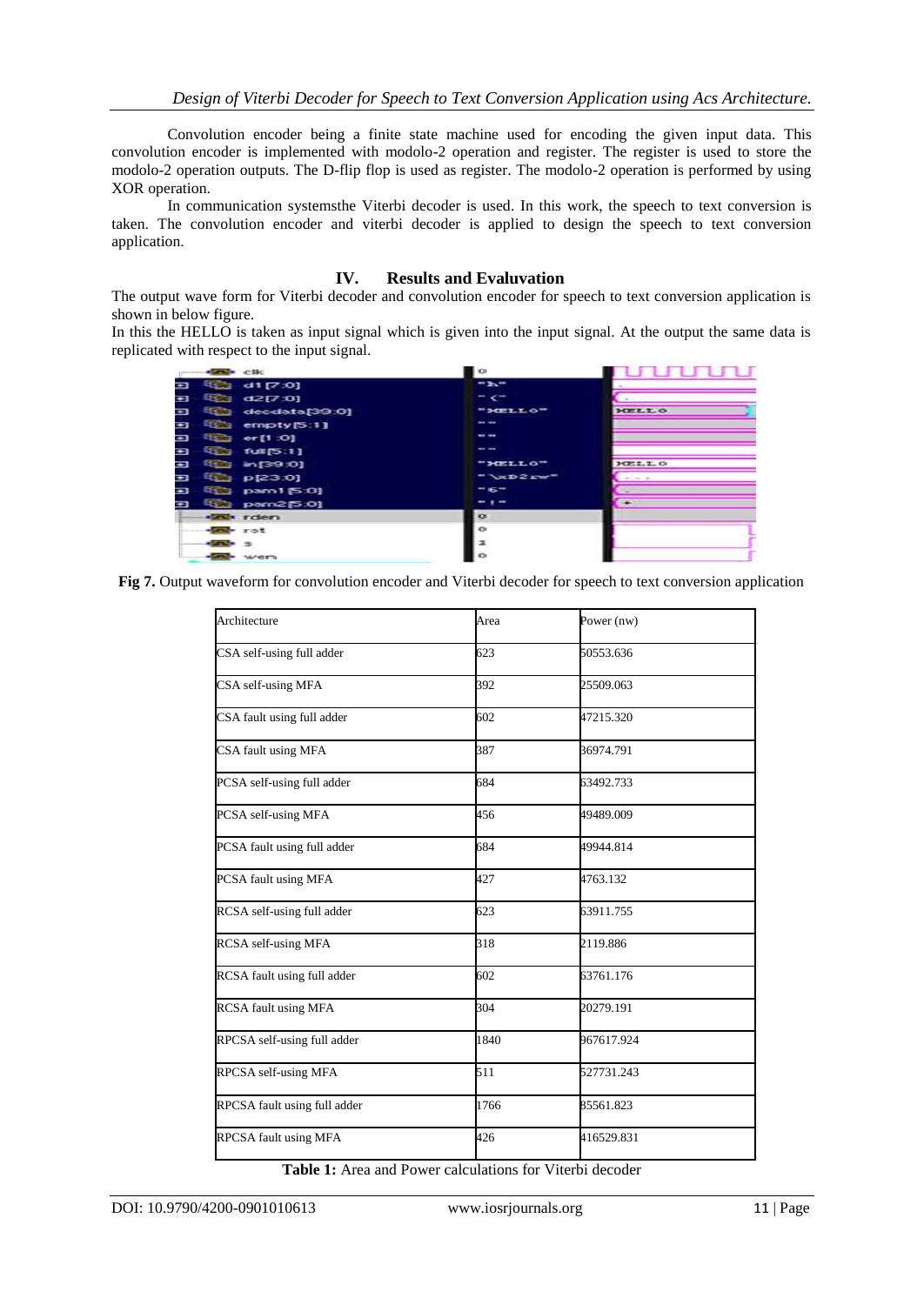By replacing the full adder with modified full adder, the area and power consumption is decreased than the previous architectures which is shown in above table.

| Architecture       | Area  | Power(nw)    |
|--------------------|-------|--------------|
| CSA self           | 28120 | 8898660.908  |
| CSA fault          | 27836 | 9746883.475  |
| PCSA self          | 27182 | 9066592.996  |
| <b>PCSA</b> fault  | 27162 | 9033490.359  |
| RCSA self          | 27994 | 13974080.050 |
| <b>RCSA</b> fault  | 27263 | 12511273.939 |
| RPCSA self         | 28251 | 11957052.193 |
| <b>RPCSA</b> fault | 25982 | 12742298.461 |

**Table 2:** Area and power calculations of convolution encoder and decoder

The total area and power calculations of Viterbi decoder wit modified full adder and convolution encoder is shown in above table.

#### **V. Conclusion And Futurescope**

In this paper,the Viterbi decoder is designed by using modified full adder and convolution encoder is also designed. This can reduce the power consumption and area is reduced. It is designed by using IUS tool, RTL compiler and SOC encounter. In further the power consumption and area are reduced by using another adder circuits. We can use this in communication systems.

#### **References**

- [1]. A.J. Viterbi, "Error bounds for convolutional codes and an asymptotically optimum decoding algorithm," IEEE Trans. Inf. Theory, vol. IT-13, no. 2,pp.260-269, Apr. 1967.
- [2]. R. Liu and K. Parhi, "Low-latency low complexity architectures for viterbidecoders,"IEEE Trans. Circuits syst. I. Reg. papers, vol. 56, no. 10, pp.2315-2324, Oct. 2009.
- [3]. K. K. Parhi, VLSI Digital Signal Processing Systems: Design and implementation. Hoboken, NJ, USA: Wiley, 1999.
- [4]. G. Fettweis and H. Meyr, "parallel Viterbi algorithm implementation: Braking the ACS-bottleneck," IEEE Trans. Commun., vol. 37, no.8, pp.785-790, Aug. 1989.
- [5]. V. Gierenz, O. Weiss, T. Noll, I. Carew, Ashely, and R. Karabed, " A 550mb/s radix-4 bit-level pipelined 16-state 0.25um CMOS viterbi decoder", in proc. IEEE Int. Conf. Appl-specific Syst. Archit. Process. Jul. 2000, pp.195-201.
- [6]. P.J. Black and T. H. Meng. "A 140-mb/s, 32-state, radix-4 viterbi decoder." IEEE J. Solid-State Circuits, vol. 27, no. 12, pp. 1877- 1885.
- [7]. T. Gansen, and T. Noll, "implementation ofscalable power and area efficient high-throughput viterbi decoder". IEEE J. Solid-State Circuits, vol. 37 no. 7, pp. 941-948, 2002.
- [8]. A. Yenug and J. Rabaey:"A 210 Mb/s radix-4 bit-level pipelined viterbi decoder" in Proc. IEEE Conf. Int. Solid-State Circuits, Feb. 1995, pp. 88-89.
- [9]. K. Parhi, "An improved pipelined MSB-first add-compare select unit structures for viterbi decoders,"IEEE Trans. Circuits Syst. I, Reg. papers, vol. 51, no.3. pp. 504-511, Mar. 2004.
- [10]. J. J. Kong and K. K. Parhi, "Low-latency architectures for high-throughput rate viterbidecoders," IEEE Trans. Very Large Scale Integer.(VLSI) Syst., vol. 12. No.6, pp. 642-651, Jun. 2004.
- [11]. D. Vasudevan, P. Lala, and J.Parkerson, "Self-checking carry select adder design based on two railencoding." IEEE Trans. Circuits Syst. I, Reg. Papers, vol. 54, no 12, pp. 2696-2705, Dec. 2007.
- [12]. M. Akbar and J. –A. Lee, "Comments on "self-checking carry-select adder design based on two-railencoding"," IEEE Trans. Circuits Syst.I, Reg.Papers, vol. 61, no, 7, app. 2212-2214, Jul. 2014.
- [13]. M. Nicolaidis, "Carry checking/parity prediction adders and ALUs, "IEEE Trans. Very Large Scale Integr. (VLSI) Syst., vol. 11, no. I, app. 121-128, Jan. 2003.
- [14]. C.–H. Yen and B.-F. Wu, "Simple errordetection methods for hard-ware implementation of advanced encryption standard," IEEE Trans. Comput., vol. 55, no. 6, pp. 720-731, Jun.2006.
- [15]. T.G. Malkin, F. Standaert, and M. Yung, "A comparative cost/security analysis of fault in Proc. Int. workshop, Fault Diagnosis Tolerance Cryptography, 2006, app. 159-172.
- [16]. M. Mozaffari –Kermani, R. Azarderakhsh, and A. Aghaie, "Reliable and error. Detection architectures of Pomaranch for falsealarm-sensitive cryptographic applications," IEEE Trans. Very Large Scale Integr. (VLSI) Syst., vol. 23, no. 12, pp. 2804-2812, Dec. 2015.
- [17]. M. MozaffariKermani and R. Azarderakhsh, "Reliable hash trees for post-quantum Stateless cryptographic hash-based signatures ," in Proc. IEEE Int. Symp. Defect Fault Tolerance VLSI Syst. (DFT), Oct. 2015, app. 103-108.